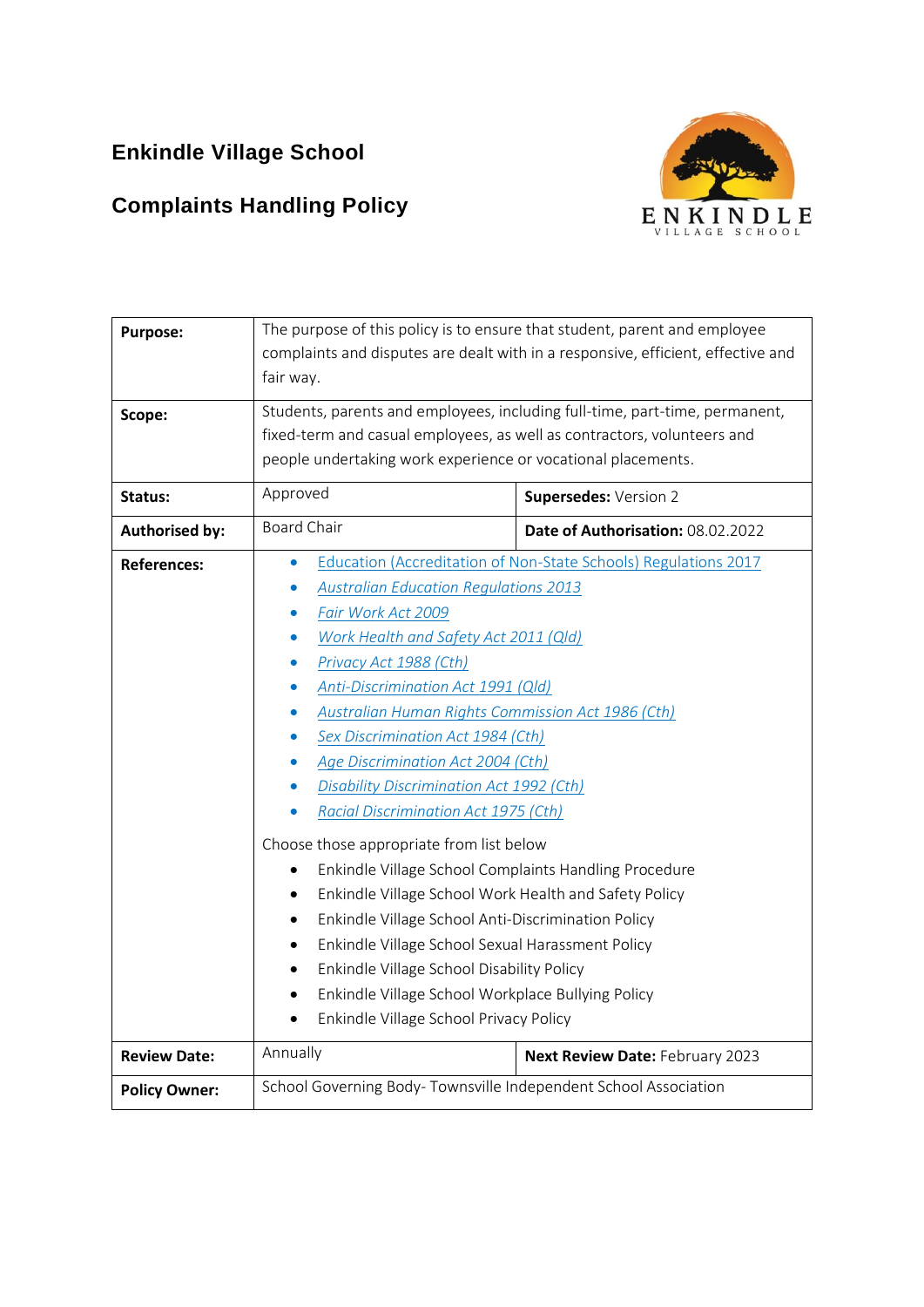# **Policy Statement**

Enkindle Village School (Enkindle) is committed to ensuring that student, parent and employee complaints are dealt with in a responsive, efficient, and effective and fair way.

Enkindle views complaints as part of an important feedback and accountability process.

Enkindle acknowledges the right of students, parents and employees to complain when dissatisfied with an action, inaction or decision of the school and the school encourages constructive criticism and complaints.

Enkindle recognises that time spent on handling complaints can be an investment in better service to students, parents and employees.

#### **Complaints that may be Resolved under this Policy**

Enkindle encourage students, parents and employees to lodge promptly any concerns regarding sexual harassment, child protection, discrimination, workplace bullying and privacy breaches as well as more general complaints that include areas such as:

- the school, its employees or students having done something wrong,
- the school, its employees or students having failed to do something they should have done,
- the school, its employees or students having acted unfairly or impolitely,
- issues of student or employee behaviour that are contrary to their relevant Code of Conduct,
- issues related to learning programs, assessment and reporting of student learning,
- issues related to communication with students or parents or between employees,
- issues related to school fees and payments,
- general administrative issues.

Student complaints may be brought by students or by parents on behalf of their children, as appropriate in the circumstances.

#### **Issues outside this Policy**

The following matters are outside the scope of this policy and should be managed as follows:

- Child protection concerns or risks of harm to children should be dealt with in accordance with the law and the school's Welfare Policy.
- Student bullying complaints should be dealt with under the Positive Behaviour Management Policy.
- Student discipline matters, including matters involving suspension or expulsion, should be dealt with under the Positive Behaviour Management Policy.
- Employee complaints related to their employment should be directed to their supervisor.
- Student or employee violence or criminal matters should be directed to the Principal who will involve the Police as appropriate.
- Formal legal proceedings.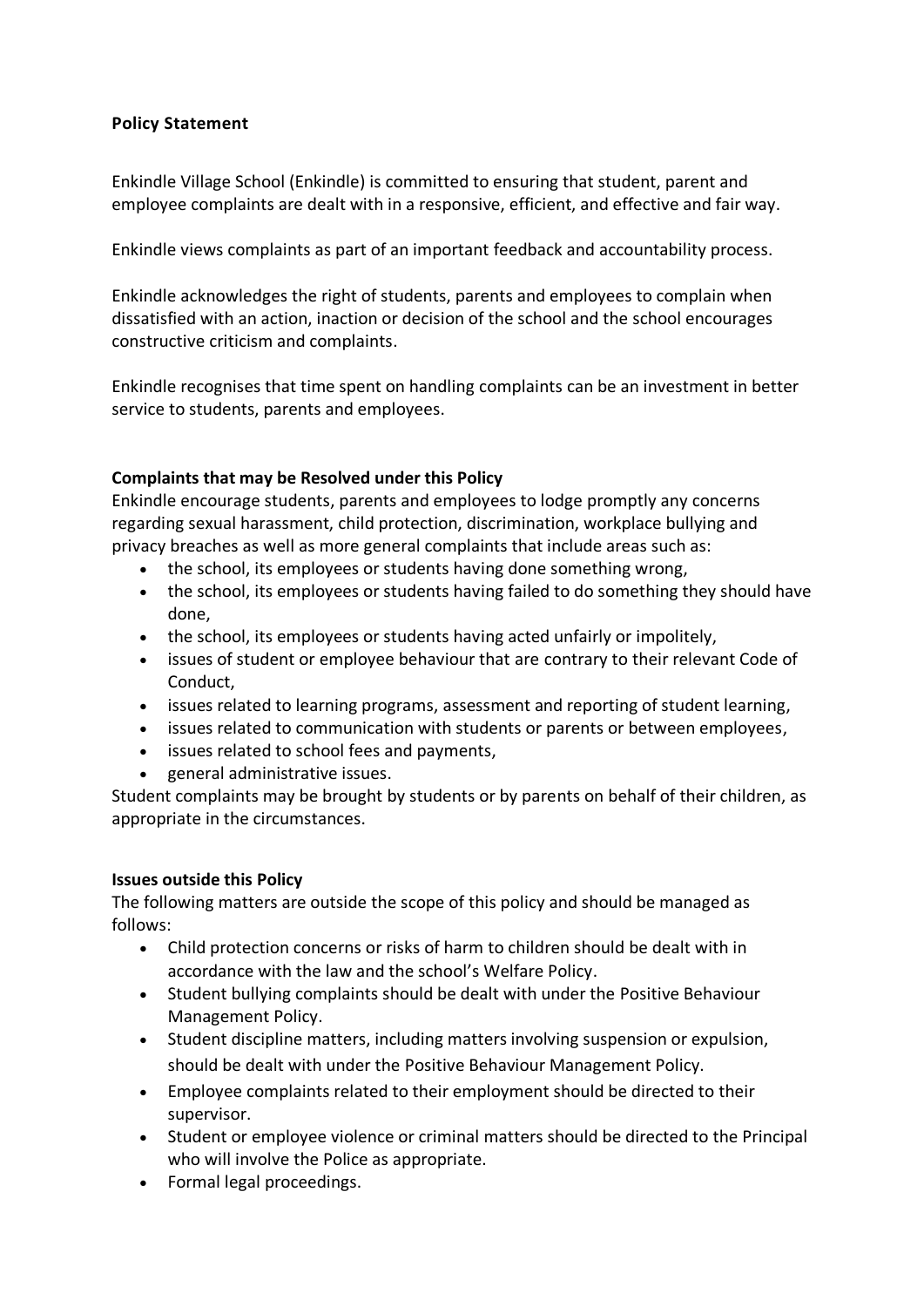# **Complaints Handling Principles**

Enkindle is committed to managing complaints according to the following principles:

- complaints will be resolved with as little formality and disruption as possible
- complaints will be taken seriously,
- anonymous complaints will be treated on their merits complaints will be dealt with fairly and objectively and in a timely manner,
- Enkindle will determine the appropriate person to deal with the complaint in the first instance. Complaints should be resolved with as little formality and disputation as possible,
- mediation, negotiation and informal resolution are optional alternatives,
- procedural fairness will be ensured wherever practicable, including the right of interested parties to the complaint to be heard,
- confidentiality and privacy will be maintained as much as possible,
- all parties to the complaints will be appropriately supported,
- Enkindle will give reasonable progress updates,
- appropriate remedies will be offered and implemented,
- provide a review pathway for parties to the complaint if warranted,
- complainants, respondents and people associated with them will not be victimised as a result of lodging the complaints and they will not suffer any other reprisals,
- the school will keep records of complaints,
- the school's insurer will be informed if a complaint could be connected to an insured risk.

## **Responsibilities**

## **Enkindle Village School**

The school has the following role and responsibilities:

- develop, implement, promote and act in accordance with the school's Complaints Handling Policy and procedures,
- appropriately communicate the school's Complaints Handling Policy and Procedures to students, parents and employees,
- ensure that the Complaints Handling Procedures are readily accessible by staff, students and parents,
- upon receipt of a complaint, manage the complaint in accordance with the Complaints Handling Procedures,
- ensure that appropriate support is provided to all parties to a complaint,
- take appropriate action to prevent victimisation or action in reprisal against the complainant, respondent or any person associated with them,
- appropriately implement remedies,
- appropriately train relevant employees,
- keep records,
- conduct a review/audit of the Complaints Register from time to time,
- monitor and report to the governing body on complaints,
- report to the school's insurer when that is relevant,
- refer to the school's governing body immediately any claim for legal redress.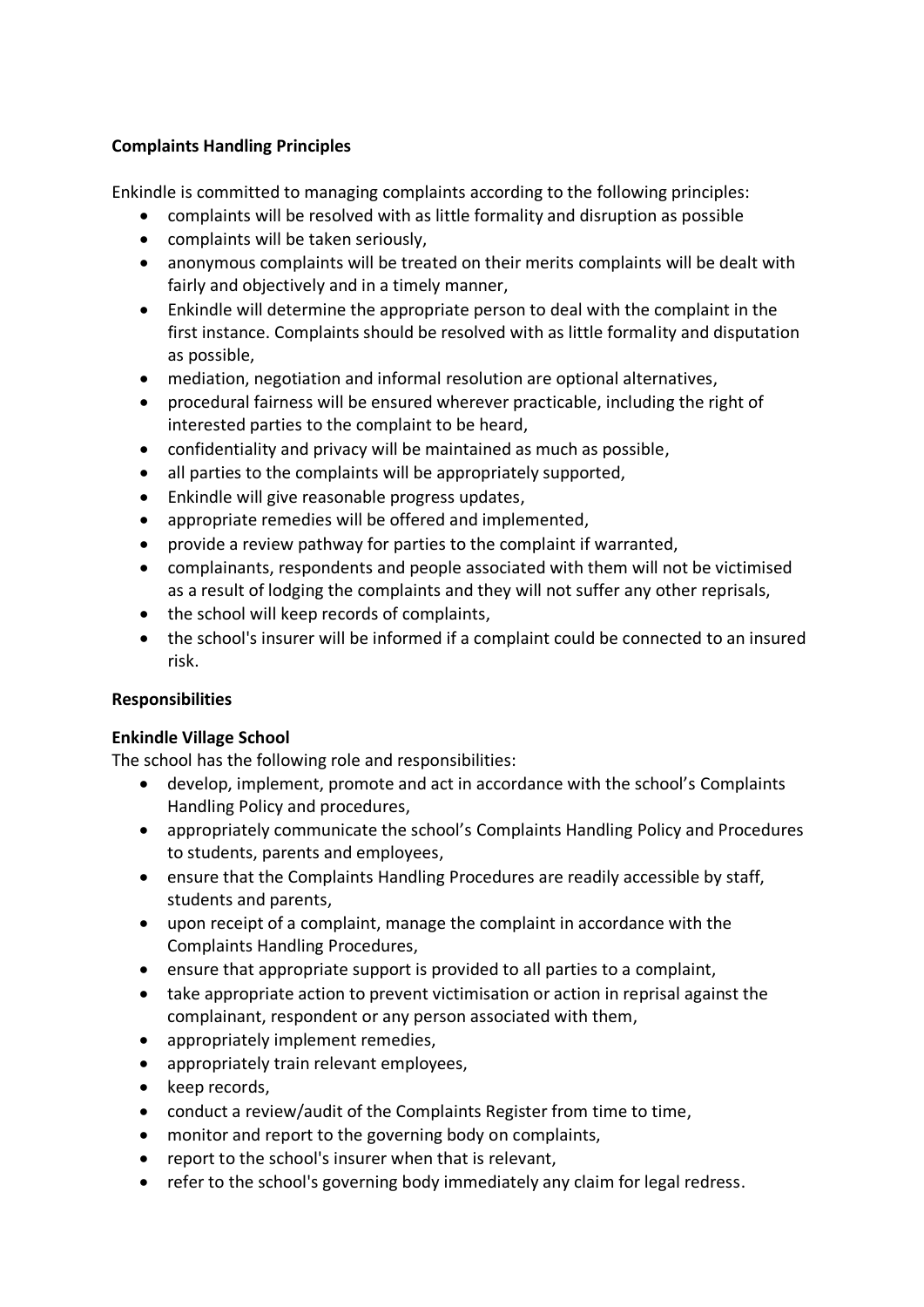# **All Parties to a Dispute**

The complainant and respondent both have the following role and responsibilities:

- apply and comply with the school's Complaints Handling Policy and procedures,
- lodge the complaint as soon as possible after the issue arises,
- expect that the complaint will be dealt with fairly and objectively; in a timely manner; with procedural fairness wherever practicable; that confidentiality and privacy will be maintained as much as possible,
- provide complete and factual information in a timely manner,
- not provide deliberately false or misleading information,
- not make frivolous or vexatious complaints,
- act in good faith, and in a calm and courteous manner,
- act in a non-threatening manner,
- to be appropriately supported,
- acknowledge that a common goal is to achieve an outcome acceptable to all parties,
- recognise that all parties have rights and responsibilities which must be balanced,
- maintain and respect the privacy and confidentiality of all parties,
- not victimise or act in reprisal against any party to the dispute or any person associated with them.

## **Employees Receiving Complaints**

Employees receiving complaints have the following role and responsibilities:

- act in accordance with the school's Complaints Handling Policy and Procedures,
- inform the party lodging the complaint of how complaints can be lodged, when they should be lodged and what information is required,
- provide the complainant with information about any support or assistance available to assist them in lodging their complaint,
- provide the complainant with a copy of the school's Complaints Handling Policy and Procedures,
- maintain confidentiality,
- keep appropriate records,
- to forward complaints to more senior employees, including the Principal, as appropriate,
- not victimise or act in reprisal against the complainant, respondent or any person associated with them.

## **Implementation**

Enkindle is committed to raising awareness of the process for resolving complaints at the school, including by the development and implementation of this policy and related procedures, and via the clear support and promotion of the policy and procedures. Staff, students and parents will have access to the Complaints Handling Policy and Procedure documents through the enrolment package, school website, school notice board and school newsletters.

Enkindle is also committed to appropriately training relevant employees (especially senior staff) on how to resolve complaints in line with this policy and the related procedures.